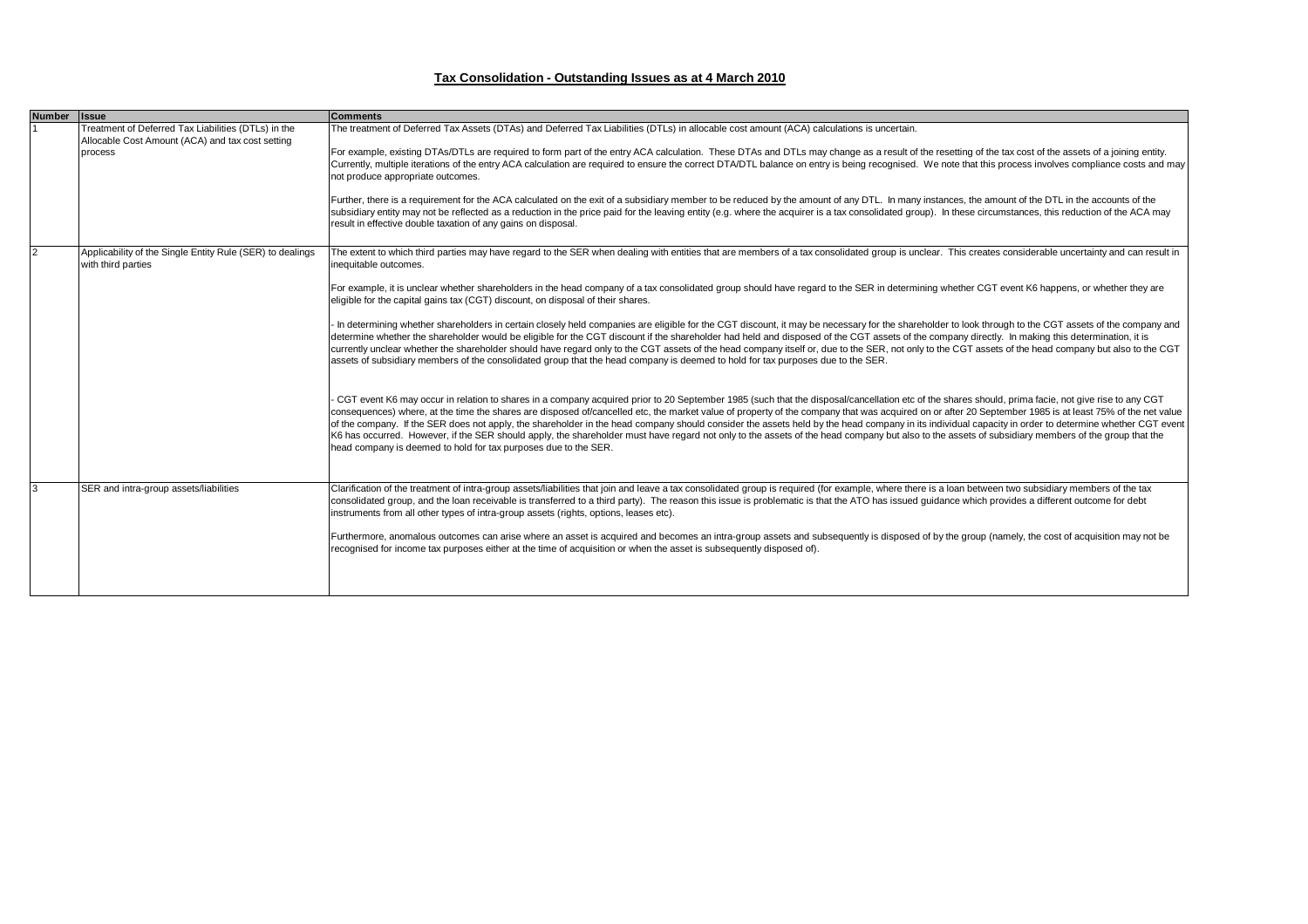| <b>Number</b> | <b>I</b> ssue                                                                                                  | <b>Comments</b>                                                                                                                                                                                                                                                                                                                                                                                                                                                                                                                                                                                                                                                                                                                                                                                                                                                                                                                           |
|---------------|----------------------------------------------------------------------------------------------------------------|-------------------------------------------------------------------------------------------------------------------------------------------------------------------------------------------------------------------------------------------------------------------------------------------------------------------------------------------------------------------------------------------------------------------------------------------------------------------------------------------------------------------------------------------------------------------------------------------------------------------------------------------------------------------------------------------------------------------------------------------------------------------------------------------------------------------------------------------------------------------------------------------------------------------------------------------|
|               | Potential application of Subdivision 705-C where a non-<br>consolidated Australian resident company acquires a | There is an issue in relation to whether Subdivision 705-C will apply where a single entity (a non-consolidated Australian resident company) acquires all the membership interests in the head company of<br>a tax consolidated group. If Subdivision 705-C applies, then no exit ACA calculations would be required (i.e. there is not taken to be a deconsolidation of the acquired group) and formation ACA                                                                                                                                                                                                                                                                                                                                                                                                                                                                                                                            |
|               | consolidated group                                                                                             | calculations may be performed as if the original tax consolidated group remained a consolidated group.                                                                                                                                                                                                                                                                                                                                                                                                                                                                                                                                                                                                                                                                                                                                                                                                                                    |
|               |                                                                                                                | In the event that Subdivision 705-C does not apply, exit ACA calculations must be performed in relation to the acquired group (potential immediate capital gain under CGT event L5) and then entry ACA<br>calculations must be performed for each member of the acquired consolidated group (which can produce a different result to the calculation performed on a consolidated basis). In ATOID 2009/160 and<br>in ATOID 2010/4, the ATO indicates that where a single entity, that is not a member of a tax consolidated group, acquires all of the membership interests in the head company of a tax consolidated group<br>and immediately makes a choice to form a consolidated group, Subdivision 705-C has no application.                                                                                                                                                                                                         |
|               |                                                                                                                | The problematic outcomes include:<br>- additional compliance costs;<br>- potential capital gains on deconsolidation under CGT event L5; and                                                                                                                                                                                                                                                                                                                                                                                                                                                                                                                                                                                                                                                                                                                                                                                               |
|               |                                                                                                                | potentially different entry tax cost setting outcomes to those that can be achieved if Subdivision 705-C applies.                                                                                                                                                                                                                                                                                                                                                                                                                                                                                                                                                                                                                                                                                                                                                                                                                         |
|               |                                                                                                                | There are also issues which require guidance, for example, whether Subdivision 705-C applies to a number of other scenarios such as special conversion events, where a consolidated group joins<br>another consolidated group as a result of factors that do not involved the acquisition of shares (such as a conversion of an interposed entity to an Australian resident company and the buy-back of<br>minority interests in a head company not owned by members of the acquiring group).                                                                                                                                                                                                                                                                                                                                                                                                                                             |
| 15            | Treatment of Earnout Arrangements and Tax<br>Consolidation                                                     | This issue is relevant to a consolidated group that acquires shares in a subsidiary member under an earnout arrangement. There is uncertainty in relation to earnout arrangements and how these are to<br>be treated for the purposes of Step 1 of an entry ACA calculation.                                                                                                                                                                                                                                                                                                                                                                                                                                                                                                                                                                                                                                                              |
|               |                                                                                                                | Currently, the ATO has indicated in TD 2007/D10 that the market value of earnout rights granted by a purchaser can be taken into account in Step 1 of the entry ACA process, but any actual payments in<br>excess of that value are disregarded and appear to be otherwise unable to be taken into account for tax purposes. This may produce inequitable outcomes where the market value of the earnout right as<br>determined at the joining date is lower that the amount that is ultimately required to be paid (as this excess may effectively be lost).                                                                                                                                                                                                                                                                                                                                                                             |
| 6             | Interaction between the trust tax rules in Division 6 of the                                                   |                                                                                                                                                                                                                                                                                                                                                                                                                                                                                                                                                                                                                                                                                                                                                                                                                                                                                                                                           |
|               | 1936 Act and Tax Consolidation                                                                                 | The tax treatment of beneficiaries' interests in trusts that join a tax consolidated group is uncertain. Where a trust becomes a subsidiary member of a tax consolidated group part way through an income<br>year, there is no clear mechanism to establish that the consolidated group should only include in its taxable income that portion of the net income of the trust that corresponds to the part of the income<br>year for which the trust was a subsidiary member. Consequently, there is potential for the consolidated group to be taxed on the entire net income of the trust for the relevant year of income.                                                                                                                                                                                                                                                                                                              |
|               | Acquisition of entities holding depreciating assets<br>originally acquired post-9 May 2006                     | On the basis of the law as presently enacted, a consolidated group is deemed to acquire the assets of a subsidiary member on the date the subsidiary member joins the tax consolidated group.<br>Accordingly, where an entity holding depreciating assets becomes a member of a tax consolidated group subsequent to 9 May 2006, the consolidated group may be entitled to depreciate the relevant<br>assets on the basis of the accelerated 200% rate under the diminishing value method of determining tax depreciation applicable to assets acquired subsequent to 9 May 2006.                                                                                                                                                                                                                                                                                                                                                         |
|               |                                                                                                                | The Government has proposed to amend the law such that consolidated groups will only be entitled to access the above concession where the asset was originally acquired by the subsidiary member<br>joining the consolidated group on or before 9 May. One of the aims of the consolidations regime was to remove inequality of tax treatment between the acquisition of an entity and the direct acquisition of<br>assets. The introduction of this proposed amendment is inconsistent with this aim because it will result in a different outcome where depreciating assets are acquired directly (in which case the<br>accelerated rate of diminishing value depreciation should be available) and where the entity holding the depreciating assets is acquired (in which case any entitlement will depend on the original date that<br>the assets were acquired by that entity). We would like the rules in this area to be clarified |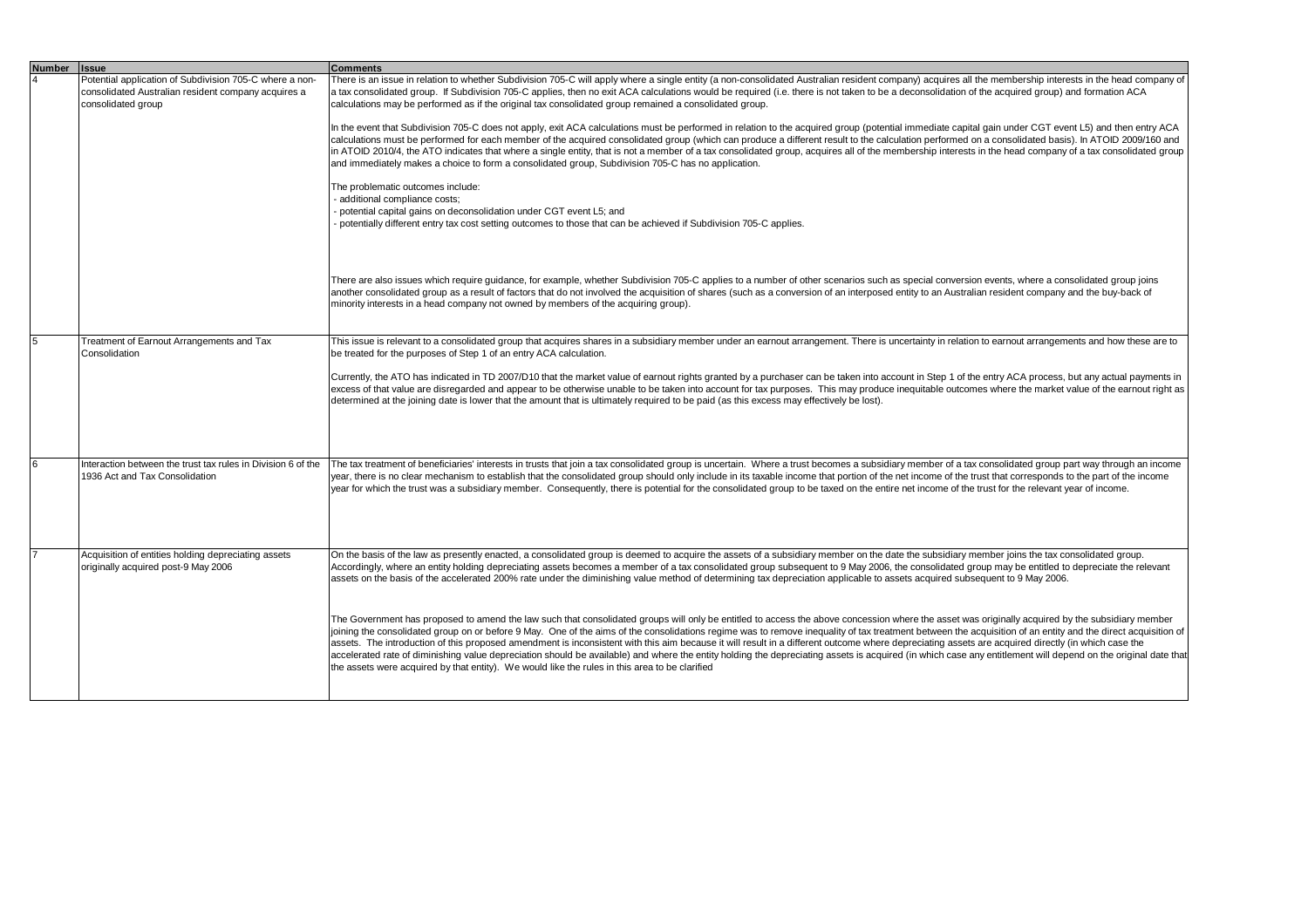| <b>Number</b> | <b>Issue</b>                                                                                                                     | <b>Comments</b>                                                                                                                                                                                                                                                                                                                                                                                                                                                                                                                                                                                                                                                                                                                                                                                                                                                           |
|---------------|----------------------------------------------------------------------------------------------------------------------------------|---------------------------------------------------------------------------------------------------------------------------------------------------------------------------------------------------------------------------------------------------------------------------------------------------------------------------------------------------------------------------------------------------------------------------------------------------------------------------------------------------------------------------------------------------------------------------------------------------------------------------------------------------------------------------------------------------------------------------------------------------------------------------------------------------------------------------------------------------------------------------|
| <sub>8</sub>  | Impact of the decision handed down in MW McIntosh Pty<br>Ltd & Anor v FC of T [2009] FCAFC 88 (McIntosh)                         | The Full Federal Court ruled in McIntosh that section 388-55 of the Taxation Administration Act 1953 (the Admin Act) does not operate to allow the ATO to extend the due date for lodgement of the<br>notification required by section 703-50 (i.e. the notification of formation of a consolidated group) beyond the lodgement date for the prospective head company's income tax return (as opposed to the date<br>the return was actually lodged).                                                                                                                                                                                                                                                                                                                                                                                                                     |
|               |                                                                                                                                  | There are certain amendments contained in Tax laws Amendment (2010 Measures No 1) Bill 2010, that impact the way that certain tax consolidation elections operate. These amendments may remedy<br>some of the issues arising from the McIntosh case. However, there is the residual issue that the ATO still does not have a general power to specifically extend the time for making such elections.                                                                                                                                                                                                                                                                                                                                                                                                                                                                     |
| 9             | Treatment of intra-group assets held by a subsidiary that<br>leaves a consolidated group                                         | It is unclear what amount should be recognised by a leaving subsidiary in respect of intra-group assets that it holds in step 3 of the exit ACA process, in particular, whether the intra-group asset is<br>required to be recognised as an accounting liability in the hands of the other group member.                                                                                                                                                                                                                                                                                                                                                                                                                                                                                                                                                                  |
| 10            | MEC group restructuring issues                                                                                                   | The MEC group rules allow two or more "eligible tier 1" (ET1) companies - i.e. Australian resident companies that are owned by a non-resident group company (that is a top company or a wholly owned<br>subsidiary thereof) - to consolidate for income tax purposes (along with all of their wholly owned Australian resident subsidiary entities). Where the ownership of a subsidiary of an ET1 company is<br>transferred up to a non-resident group company, it is unclear whether the company will be deemed to leave, and potentially rejoin, the MEC group.                                                                                                                                                                                                                                                                                                        |
|               |                                                                                                                                  | Further, where an ET1 company becomes wholly owned by another member of the MEC group (i.e. it is "transferred down" from the top company and becomes a subsidiary of another ET1) it is unclear<br>whether the entity will be deemed to exit and rejoin the MEC Group.                                                                                                                                                                                                                                                                                                                                                                                                                                                                                                                                                                                                   |
|               |                                                                                                                                  | The ATO issued two discussion papers on the above issues in 2006. The position adopted in both papers was that in both cases there was no exit or entry for the relevant subsidiary member (that is, the<br>entity would be treated as a continuing member of the MEC group). In a transfer-down case, some groups may be disadvantaged by the non-application of the tax cost setting rules on entry. In a<br>transfer-up case, the non-application of the exit tax cost setting rules can result in no cost base being recognised in respect of the shares in the relevant subsidiary member, with the result that the MEC<br>group is fully taxed on the value of the shares in the subsidiary member it has disposed of.                                                                                                                                              |
|               |                                                                                                                                  | Certain MEC restructuring related amendments are contained in Tax Laws Amendment (2010 Measures No 1) Bill 2010, that impact a "transfer up" scenario which occurs in the context of a special<br>conversion event. Under the proposed amendments such a "transfer up" will be recognised as an exit and entry case for the relevant subsidiary. However, the amendments do not deal with the "transfer<br>up" scenario for an existing MEC group.                                                                                                                                                                                                                                                                                                                                                                                                                        |
| 11            | Treatment of incidental costs associated with the<br>acquisition or divestment of a subsidiary member of a<br>consolidated group | Where incidental costs are incurred in connection with the disposal of a subsidiary member, it is unclear whether these costs should be recognised as part of the CGT cost base of the shares in the<br>subsidiary, or whether a blackhole deduction should be available under section 40-880 of the 1997 Act pursuant to which the consolidated group may deduct the relevant costs over a five year period.<br>This uncertainty arises because, due to the current operation of the single entity rule, the asset that is disposed of (i.e. the shares in the subsidiary member) are disregarded until the subsidiary member<br>leaves the tax consolidated group.                                                                                                                                                                                                      |
|               |                                                                                                                                  | In order to provide certainty, and to ensure that expenditure incurred in the above scenario is appropriately taken into account for tax purposes, further quidance should be provided in relation to<br>incidental costs incurred in connection with the acquisition or disposal of subsidiary members of a tax consolidated group. The ATO has not provided comprehensive advice on acquisition and<br>divestment scenarios. The ATO recently issued TD 2010/1 in which it determined that incidental costs incurred in respect of the divestment of a subsidiary member incurred before the leaving time are<br>not included in the CGT cost base of the shares in the subsidiary but a s.40-880 deduction may be available. TD 2010/1 is silent in respect of costs incurred after the leaving time and the treatment of<br>similar costs in an acquisition scenario. |